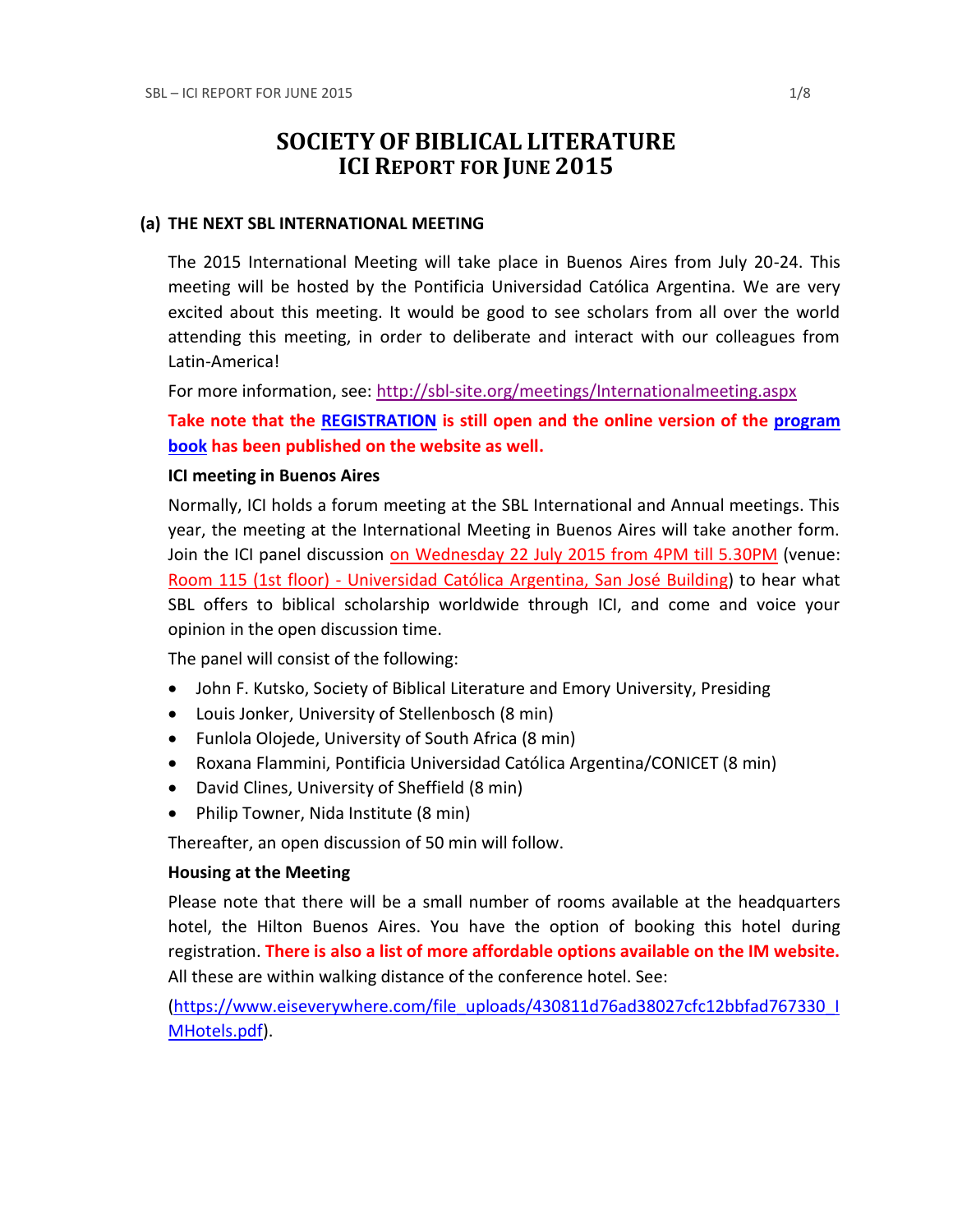### **(b) THE SBL ANNUAL MEETING, ATLANTA**

The SBL Annual Meeting will be held from November 21-24, 2015 in Atlanta, Georgia. Please note that the deadline for paper proposals has passed now.

**[Registration](http://sbl-site.org/meetings/meetings_registrationAM.aspx)** is open now, together with the conference **accommodation reservations**. **The online version of the [program](http://sbl-site.org/meetings/Congresses_ProgramBook.aspx?MeetingId=27) book has been published on the website as well.** For more information, see: <http://sbl-site.org/meetings/AnnualMeeting.aspx>

An **ICI Forum discussion** will be held again. Please join us there to hear what ICI offers to you, and to make suggestions of new initiatives. The meeting will be held on **Saturday, 21 November 2015 at 09h30-10h30AM**. The venue still has to be announced.

Like last year, we hereby supply a list of **accommodation options** that are a little further away from the conference venues, but are more affordable for ICI attendees and of good quality.

| Hotel                           | <b>Address</b>                              | <b>Price</b>                        | Website                    |
|---------------------------------|---------------------------------------------|-------------------------------------|----------------------------|
| Savannah Suites Pine St.        | 140 Pine St. NE, Atlanta, GA                | \$46/night                          | www.savannahsuites.com     |
| The Ashby House                 | 1071 Martin Luther King Dr.,<br>Atlanta, GA | \$225/person<br>for 5 night<br>stav | www.theashbyhouse.com      |
| Red Roof Inn & Suites           | 585 Parkway Drive NE,<br>Atlanta, GA        | \$59/night                          | www.redroof.com/atlanta    |
| AAE Wellesley Hotel &<br>Hostel | 1377 Virginia Ave.                          | \$61/night                          | www.atl.aaeworldhotels.com |
| Motel 6 Atlanta<br>Downtown     | 311 Courtland St., Atlanta,<br>GA           | \$80/night                          | www.motel6.com             |
| Castleberry Inn & Suites        | 186 Northside Dr. SW,<br>Atlanta, GA        | \$92/night                          | www.castleberryinn.com     |

## **(c) BIBLICAL SCHOLARS IN FRANCOPHONE COUNTRIES**

We are very glad to announce that a decision was taken at the ICI Executive meeting in San Diego in November 2014 that ICI will provide more support to francophone biblical scholars in terms of the following:

- Encouraging **mentoring** relationships (including preparation of manuscripts for publication) between "experts" and younger scholars in francophone countries. This will be facilitated through the existing mentoring channel which is available on the ICI web page (see [https://www.sbl-site.org/educational/ICITeaching.aspx\)](https://www.sbl-site.org/educational/ICITeaching.aspx).
- Providing links to useful French biblical **scholarly resources** through the monthly ICI newsletter. (This will become a regular entry in our newsletter soon. One useful link which can be made available already is the well-known scholar, Thomas Römer's classes at the College de France (see [http://www.college-de-france.fr/site/thomas](http://www.college-de-france.fr/site/thomas-romer/#course)[romer/#course\)](http://www.college-de-france.fr/site/thomas-romer/#course).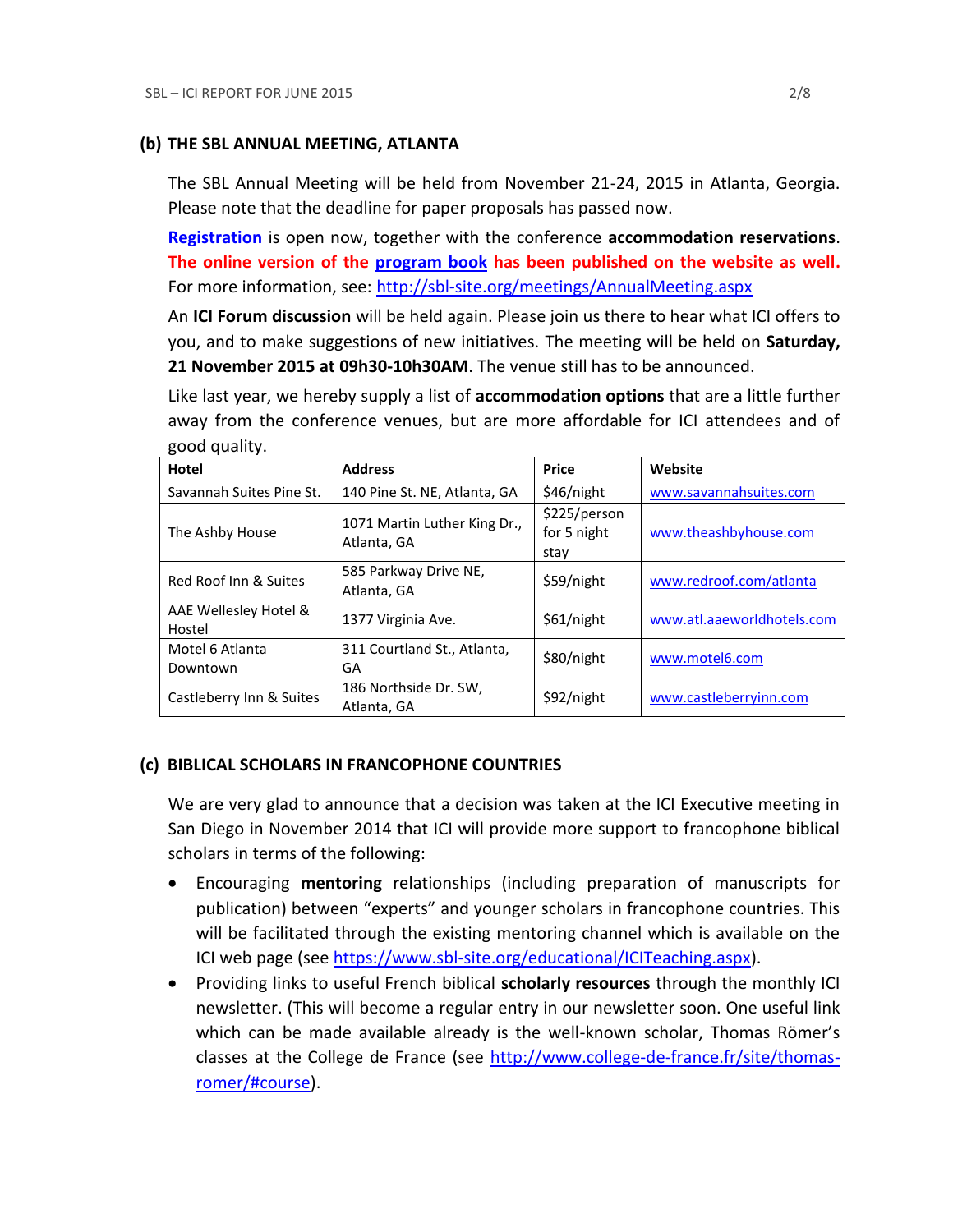**•** Including French publications in the ICI book depository. We are in negotiation with some French publishers to get them on board for this initiative. (The same will happen for Spanish scholarship.)

# **(d) PUBLICATION IN [ANCIENT NEAR EAST MONOGRAPHS](http://www.sbl-site.org/publications/Books_ANEmonographs.aspx) (ANEM) / [MONOGRAFIAS SOBRE](http://www.uca.edu.ar/index.php/site/index/en/universidad/facultades/buenos-aires/cs-sociales-politicas-y-de-la-comunicacion/investigacion/cehao/monografias_aco/)  [EL ANTIGUO CERCANO ORIENTE](http://www.uca.edu.ar/index.php/site/index/en/universidad/facultades/buenos-aires/cs-sociales-politicas-y-de-la-comunicacion/investigacion/cehao/monografias_aco/) (MACO)**

ANEM/MACO is a series that was established by the SBL at the request of the International Cooperation Initiative (ICI), and which is co-edited by Ehud Ben Zvi and Roxanna Flammini. The series publishes volumes on the Ancient Near East (including ancient Israel) electronically and makes them freely available for download. (Paperback and hardback versions of the volumes are available too, for a reasonable price.) Any work published in ANEM/MACO is freely available in electronic version to anyone in perpetuity. To view the volumes published in the series, please go to [http://www.sbl](http://www.sbl-site.org/publications/Books_ANEmonographs.aspx)[site.org/publications/Books\\_ANEmonographs.aspx](http://www.sbl-site.org/publications/Books_ANEmonographs.aspx)

The latest volume in ANEM/MACO is:

# **Disembodied Souls: The Nefesh in Israel and Kindred Spirits in the Ancient Near East, with an Appendix on the Katumuwa Inscription**

Authored by Richard Steiner

Biblical scholars have long claimed that the Israelites "could not conceive of a disembodied *nefesh* [soul]." In this book, Richard C. Steiner rejects that claim based on a broad spectrum of textual, linguistic, archaeological, and anthropological evidence spanning the millennia from prehistoric times to the present. The biblical evidence includes a prophecy of Ezekiel condemning women who pretend to trap the wandering souls of sleeping people—a prophecy that has been only partially understood until now because of the obscure technical terms that it contains. The extrabiblical evidence suggests that a belief in the existence of disembodied souls was part of the common religious heritage of the peoples of the ancient Near East.

To download the book for free, paste the following link into your browser: http://www.sbl-site.org/assets/pdfs/pubs/9781628370775\_OA.pdf

### **(e) PUBLICATION IN INTERNATIONAL VOICES IN BIBLICAL STUDIES (IVBS)**

IVBS is a series that was established by the SBL at the request of the International Cooperation Initiative (ICI), and which is co-edited by Monica Melanchthon and Jione Havea. IVBS encourages in particular submissions from scholars in the present seven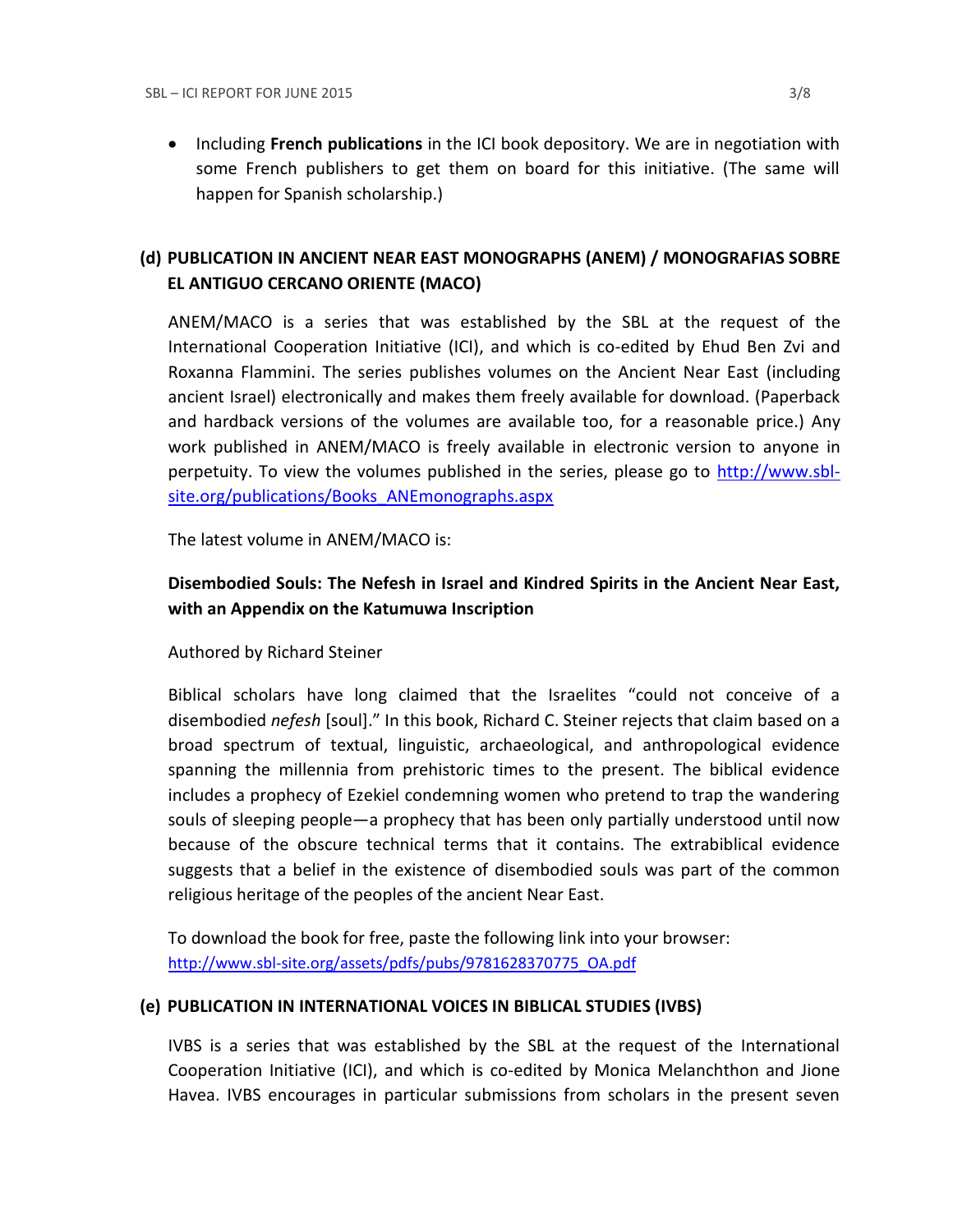international regions for which it has editorial boards: Africa, Central and Eastern Europe, Latin America, Middle East-South Asia, Northeast Asia, Pacific, and Southeast Asia. Interregional collaborations are also welcome. IVBS publishes works in English and in any other language for which its editors can find qualified peer reviewers. Any work published in IVBS is freely available to anyone in perpetuity. The series publishes work generally in the area of reception history and criticism. The scope is not limited to any particular biblical text or historical timeframe. The works will mainly be published in English and, wherever possible, also in primary languages of authors. For more information please go to [http://ivbs.sbl-site.org/home.aspx.](http://ivbs.sbl-site.org/home.aspx) If you would consider publishing your work in this series, feel free to contact one of the two general editors, [Monica Melanchthon](mailto:ivbs2010@gmail.com) or [Jione Havea.](mailto:jioneh@nsw.uca.org.au)

The latest volume in IVBS is:

### **Migration and Diaspora: Exegetical Voices of Women in Northeast Asian Countries**

### Edited by Hisako Kinukawa

The third meeting of the Society of Asian Biblical Studies was held at Sabah in June 2012, addressing the theme of Migration and Diaspora. This book contains five essays written by women from Northeast Asian countries for this occasion. Three are on Hebrew Scriptures and two are on the Christian Testament. All writers used a cultural analysis of their own social locations, and literary, historical, and postcolonial criticism as their methods of reading the texts, even though they may not explicitly mention which criticisms are used.

To download the book for free, paste the following link into your browser: <http://ivbs.sbl-site.org/uploads/IVBS%20PAPERS1.pdf>

# **(f) PUBLICATIONS: ONLINE BOOKS – NEW BOOKS ADDED**

(For the full list, please go to [http://www.sbl-site.org/publications/Books\\_ICIbooks.aspx\)](http://www.sbl-site.org/publications/Books_ICIbooks.aspx)

# **Myth and Scripture: Contemporary Perspectives on Religion, Language, and Imagination**

Callender, Jr., Dexter E., ed. *Myth and Scripture: Contemporary Perspectives on Religion, Language, and Imagination.* Resources for Biblical Study 78. Atlanta: Society of Biblical Literature, 2014.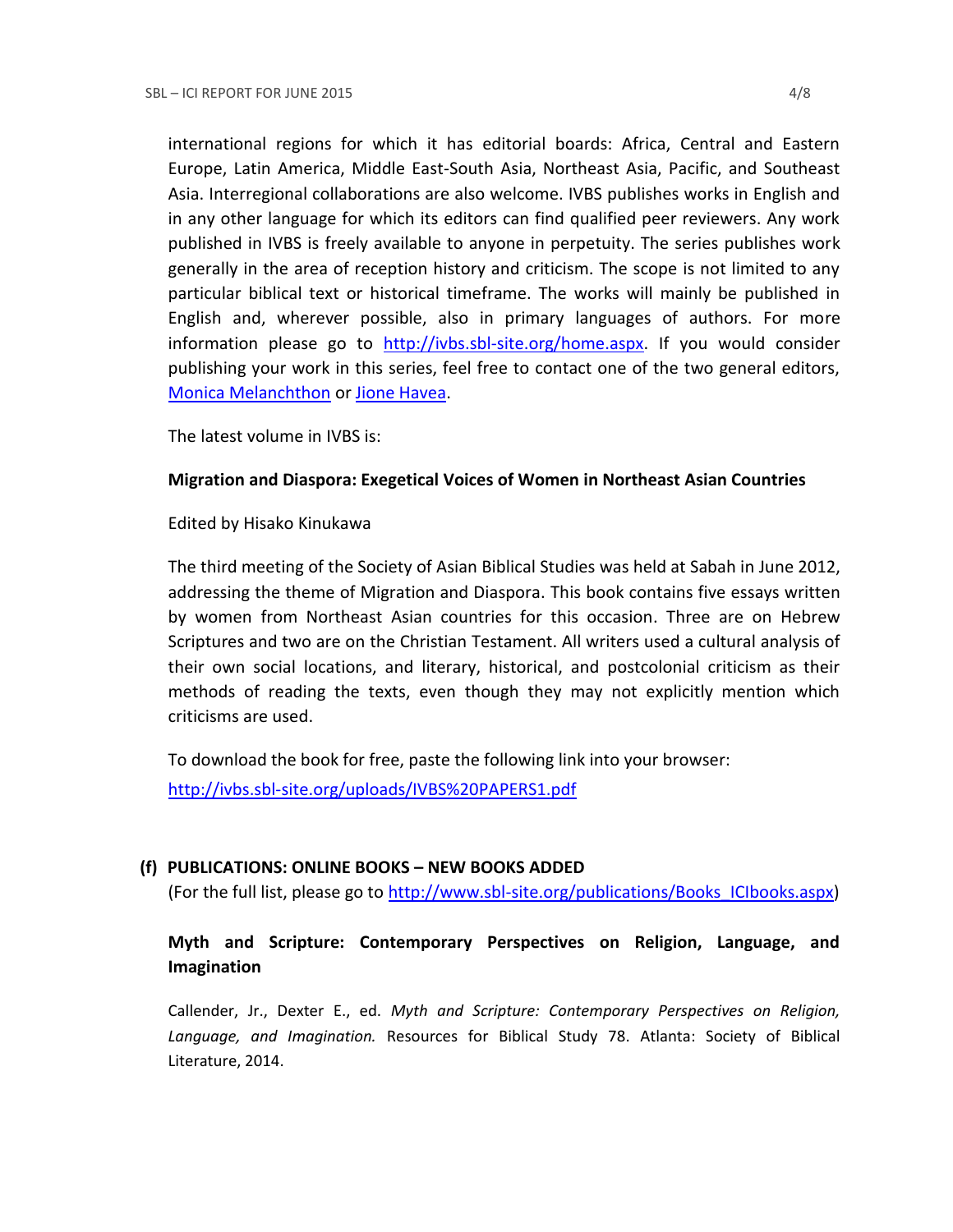In this collection scholars suggest that using "myth" creates a framework within which to set biblical writings in both cultural and literary comparative contexts. Reading biblical accounts alongside the religious narratives of other ancient civilizations reveals what is commonplace and shared among them. The fruit of such work widens and enriches our understanding of the nature and character of biblical texts, and the results provide fresh evidence for how biblical writings became "scripture."

Features:

- Essays that explore how myth sheds light on the emergence of scripture
- Examples drawn from the Ancient Near East, Hebrew Bible, New Testament, and Greco-Roman world
- Articles by experts from a range of disciplines

# **Constructing and Deconstructing Power in Psalms 107-150**

Tucker, Jr. W. Dennis. *Constructing and Deconstructing Power in Psalms 107-150*. Ancient Israel and Its Literature 19. Atlanta: Society of Biblical Literature, 2014.

In this latest entry in the Ancient Israel and Its Literature series, W. Dennis Tucker Jr. examines the role of Persian imperial ideology in the creation of psalms in Book 5 of the Psalter and in the shaping of the book of Psalms as a whole. Although much research has been conducted on the relationship between the Persian empire and the creation of biblical texts, the book of Psalms has been largely absent from this discussion. Tucker seeks to rectify this omission by illustrating that Book 5 constructed a subtle anti-imperial ideology in response to the threats imposed from all empires both past and present.

Features:

- Close study of the psalms portrayal of human power to that of Yahweh
- Comparison of Achaemenid propaganda to the ideology found in the psalms
- Evidence drawn from Persian iconography and inscriptions

# **(g) SBL MEMBERSHIP IN ICI COUNTRIES**

Please take note that scholars living and working in ICI countries (for a list of these countries, see [http://www.sbl-site.org/assets/pdfs/ICIcountries.pdf\)](http://www.sbl-site.org/assets/pdfs/ICIcountries.pdf) pay a reduced membership fee for SBL. See the membership form accompanying this newsletter which should be used to apply for or renew reduced membership.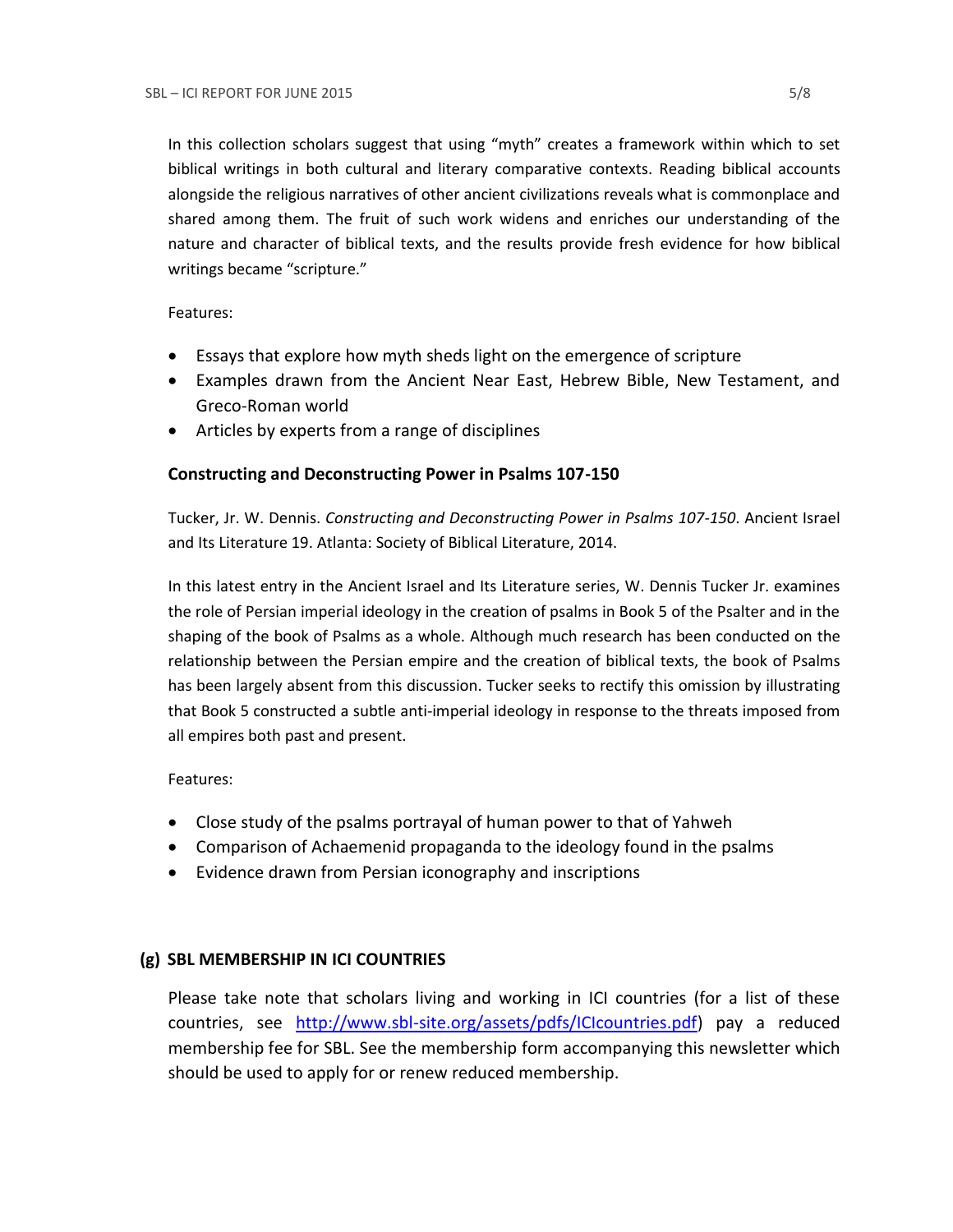### **(h) JOURNAL OF BIBLICAL LITERATURE (JBL) ARCHIVE**

Take note that an archive with JBL articles from volume 122.1 of 2003 through volume 130.1 of 2011 is now available online to people accessing the SBL website from any ICI country. See [http://www.sbl-site.org/publications/ICI\\_JBLarchive.aspx.](http://www.sbl-site.org/publications/ICI_JBLarchive.aspx) All articles in those volumes can be downloaded for free!

## **(i) EVENTS**

The SBL maintains a significant list of events taking place anywhere in the globe. For the full list please go to<http://www.sbl-site.org/meetings/events.aspx>

A selection of events is listed below—mainly those taking place in ICI regions.

Please provide information on conferences in your region, including calls for papers, to Sharon Johnson at [sharon.johnson@sbl-site.org.](mailto:sharon.johnson@sbl-site.org)

#### **July 12-15, 2015**

**European Association of Biblical Studies Annual Meeting** Cordoba, Spain. July 12- July 15. More information is available a[t http://www.eabs.net/site/](http://www.eabs.net/site/) Information for students is available <http://www.eabs.net/site/student-zone/>

**July 20-24, 2015 2015 SBL International Meeting** Buenos Aires, Argentina [More information](http://www.sbl-site.org/meetings/Internationalmeeting.aspx)

## **September 11-13, 2015 Oceania Biblical Studies Association**

Conference will be held at Piula Theological College, Upolu, Samoa, in the beautiful South Pacific.

Email the Secretary for OBSA: [Nasili Vaka'uta](mailto:%20OBSAMail@gmail.com) for more information.

#### **September 24-28, 2015**

### **Society of Biblical Scholars (SBS) & Institute for Biblical Preaching (IBP) in Africa**

(at St. Paul's University, Kenya) This year's SBS conference, and IBP seminar, organized by Hokma House—Centre for Biblical Research (Jos, Nigeria), will be hosted by St. Paul's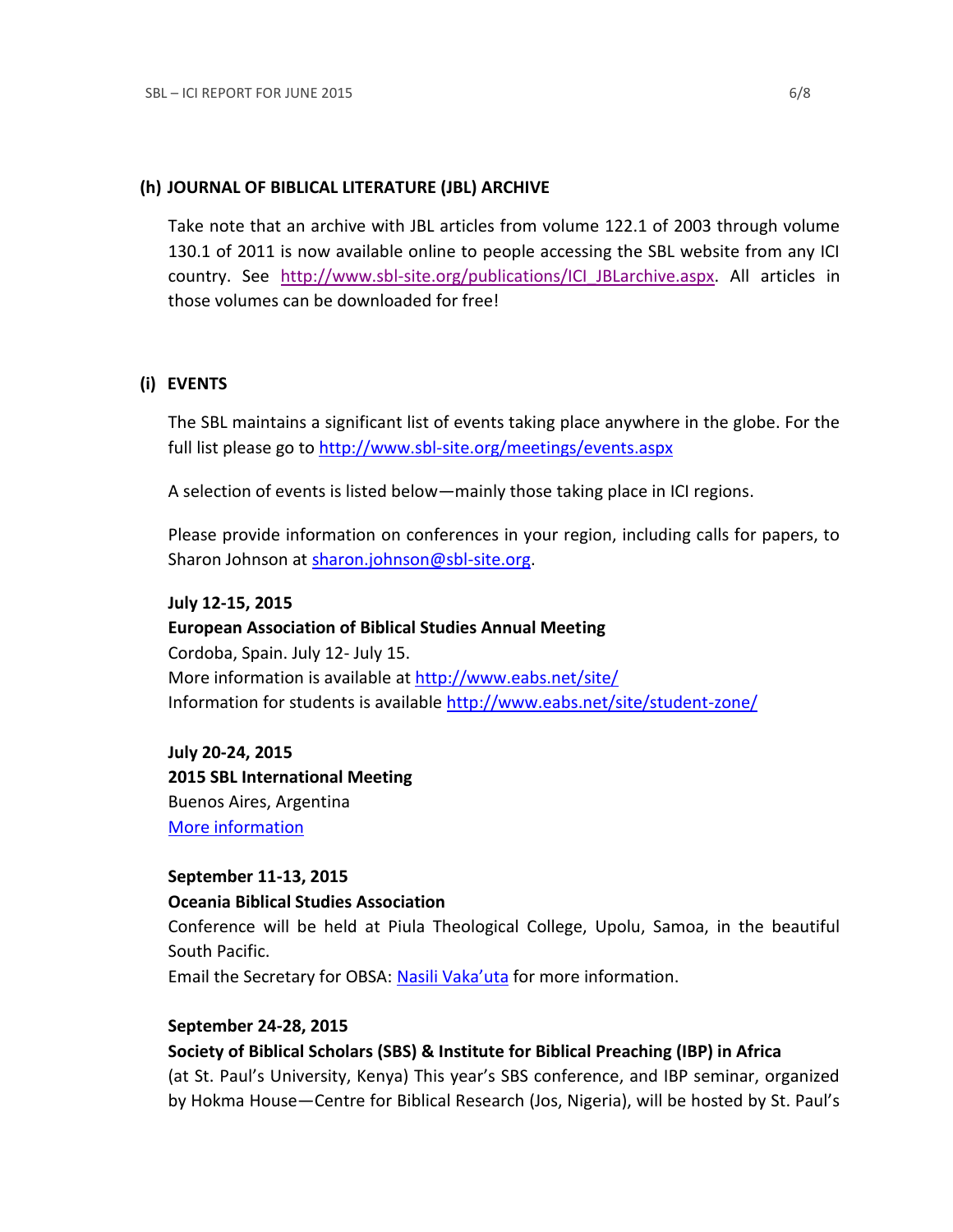University (Limuru, Kenya). Paper and panel proposals are invited on the interdisciplinary theme: 'Engaging Scripture, Transforming Culture: Exegesis, Criticism, Hermeneutics, and Theology'. How can biblical exegesis, criticism, hermeneutics and theology shape and contribute more meaningfully to our engagement of the scriptures, esp. in Africa? Presenters and panelists may focus on one or more of these four areas, but will need to be conversant with the history, development and current state of research in each area in order to be able to evaluate the current enterprise of biblical studies, esp. in Africa, and propose major ways forward for the discipline. The second part of the theme explores the role of exegesis, criticism, hermeneutics and theology in transforming culture. Papers outside the theme are welcome! SBS membership is not required to attend or participate in this year's meeting. New members are welcome to apply for membership.

Contact: Rev. Dr. Randee Ijatuyi-Morphé, Director, and Professor of Biblical Studies, ECWA Theological Seminary, Jos, Nigeria [\(hokmahouse@gmail.com;](mailto:hokmahouse@gmail.com) [meetings@hokmahouse.org\)](mailto:meetings@hokmahouse.org); Rev. Dr. K. Gatumu, Senior Lecturer, SBS/IBP Liaison at SPU [\(kgatumu@spu.ac.ke\)](mailto:kgatumu@spu.ac.ke).

(For more information: [www.hokmahouse.org\)](http://www.hokmahouse.org/).

# **November 21-24, 2015 2015 SBL Annual Meeting** Atlanta, Georgia [More information](http://sbl-site.org/meetings/Annualmeeting.aspx)

### **December 20-23, 2015**

#### **Philosophical Investigation of the Hebrew Scriptures, Talmud and Midrash**

The conference will take place in Jerusalem and will explore "The Questions of God's Perfection." The conference will explore whether understanding God as perfect being is appropriate as a basis for Jewish theology and for religious belief more generally, bringing together perspectives on this question from philosophers, theologians,scholars of Bible and scholars of rabbinic literature. Invited participants will be Oliver Crisp, James Diamond, Jerome Gellman, Lenn E. Goodman, Moshe Halbertal, Yoram Hazony, Brian Leftow, Berel Dov Lerner Alan Mittleman, David Shatz, Eleonore Stump, Alan Torrance, Shmuel Trigano, and Howard Wettstein. Scholars wishing to present papers at the conference should submit abstracts of 500-1,000 words together with a current CV to [meiravj@herzlinstitute.org](mailto:meiravj@herzlinstitute.org)

[Call for Papers](http://bibleandphilosophy.org/wp-content/uploads/2014/02/2015-conference-announcement-v-4.pdf)